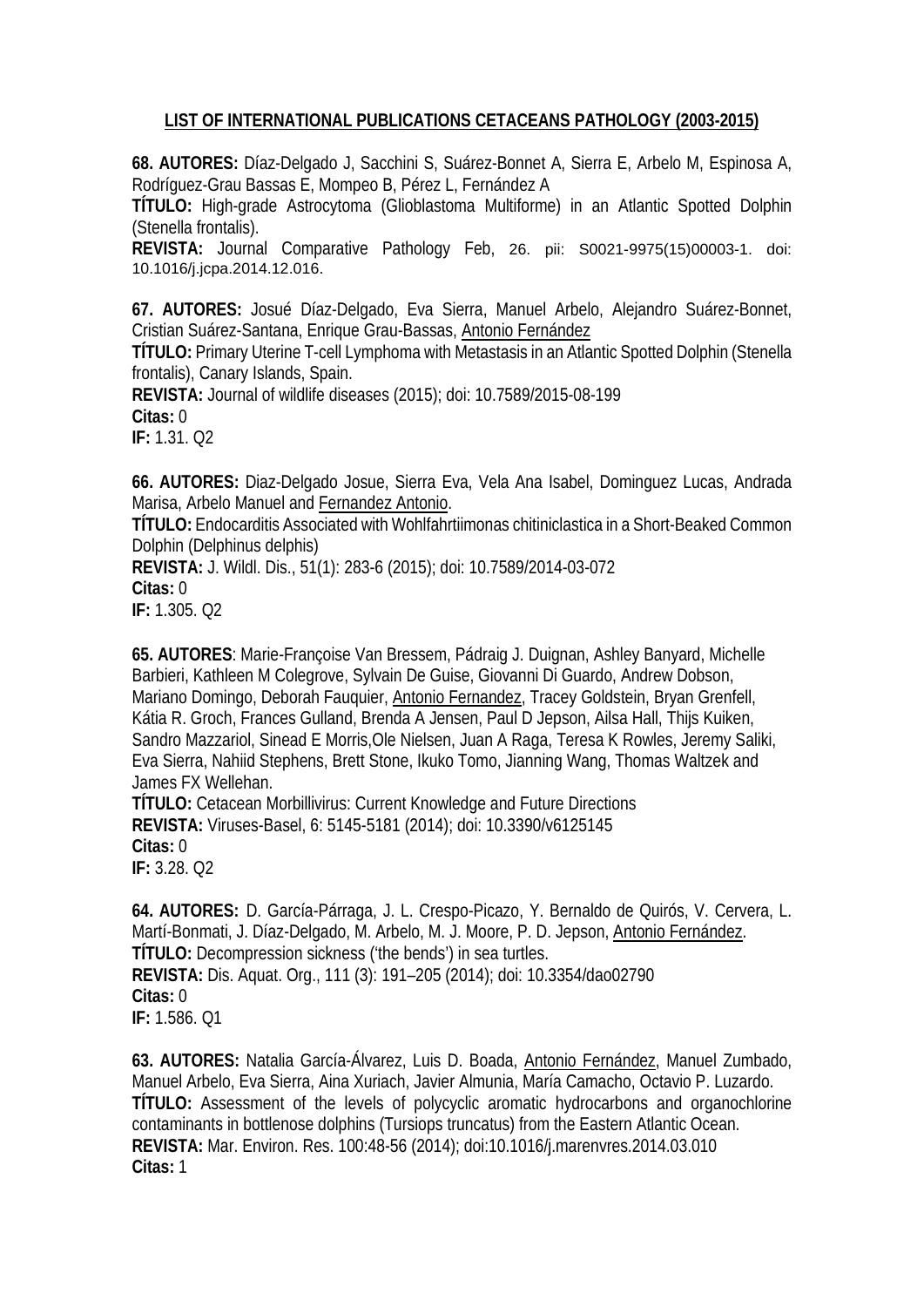**IF:** 2.328.

**62. AUTORES:** Natalia García-Alvarez, Vidal Martín, Antonio Fernández, Javier Almunia, Aina Xuriach, Manuel Arbelo, Marisa Tejedor, Luis D. Boada, Manuel Zumbado, Octavio P. Luzardo. **TÍTULO:** Levels and profiles of POPs (organochlorine pesticides, PCBs, and PAHs) in free-ranging common bottlenose dolphins of the Canary Islands, Spain.

**REVISTA:** Sci. Total Environ. 493: 22–31 (2014); doi:10.1016/j.scitotenv.2014.05.125 **Citas:** 0

**IF:** 3.163. Q1

**61. AUTORES:** Eva Sierra, Susan Sánchez, Jeremiah T. Saliki, Uriel Blas-Machado, Manuel Arbelo, Daniele Zucca, Antonio Fernández.

**TÍTULO:** Retrospective Study of Etiologic Agents Associated with Nonsuppurative Meningoencephalitis in Stranded Cetaceans in the Canary Islands

**REVISTA:** J. Clin. Microbiol. 52(7): 2390 –2397 (2014); doi: 10.1128/JCM.02906-13.

**Citas:** 1

**IF:** 4.232. Q1

**60. AUTORES:** M. Arbelo, A. Espinosa de los Monteros, P. Herráez, A. Suárez-Bonnet, M. Andrada, M. Rivero, E.R. Grau-Bassas, A. Fernández.

**TÍTULO:** Primary Central Nervous System T-Cell Lymphoma in a Common Dolphin (*Delphinus delphis*).

**REVISTA:** J. Comp. Path., 150 (2-3): 336-340 (2014); doi:10.1016/j.jcpa.2013.09.003 (2013) **Citas:** 1

**IF:** 1.100

**59. AUTORES:** Kátia R. Groch, Adriana C. Colosio, Milton C. C. Marcondes, Daniele Zucca, Josué Díaz-Delgado, Claudia Niemeyer, Juliana Marigo, Paulo E. Brandão, Antonio Fernández, and José Luiz Catão-Dias

**TÍTULO:** Novel Cetacean Morbillivirus in Guiana Dolphin, Brazil.

**REVISTA:** Emerg Infect Dis. Mar; 20(3): 511–513 (2014); doi:10.3201/eid2003.131557 **Citas:** 3

**IF:** 7.327. Q1

**58. AUTORES:** Eva Sierra, Daniele Zucca, Manuel Arbelo, Natalia García-Álvarez, Marisa Andrada, Soraya Déniz and Antonio Fernández.

**TÍTULO:** Fatal Systemic Morbillivirus Infection in Bottlenose Dolphin, Canary Islands, Spain. **REVISTA:** Emerg. Infect. Dis.; 20(2): 269–271 (2014); doi: 10.3201/eid2002.131463 **Citas:** 2 **IF:** 7.327. Q1

**57. AUTORES:** Eva Sierra, Antonio Fernández, Antonio Espinosa de los Monteros, Manuel Arbelo, Josué Díaz-Delgado, Marisa Andrada, Pedro Herráez.

**TÍTULO:** Histopathological muscle findings may be essential for a definitive diagnosis of suspected sharp trauma associated with ship strikes in stranded cetaceans.

**REVISTA:** PLoS One, 9 (2): p. e88780 (2014); doi: 10.1371/journal.pone.0088780.

## **Citas:** 0

**IF:** 3.534. Q1

**56. AUTORES**: Jaber JR, Pérez J, Rotstein D, Zafra R, Herráez P, Carrascosa C, Fernández A.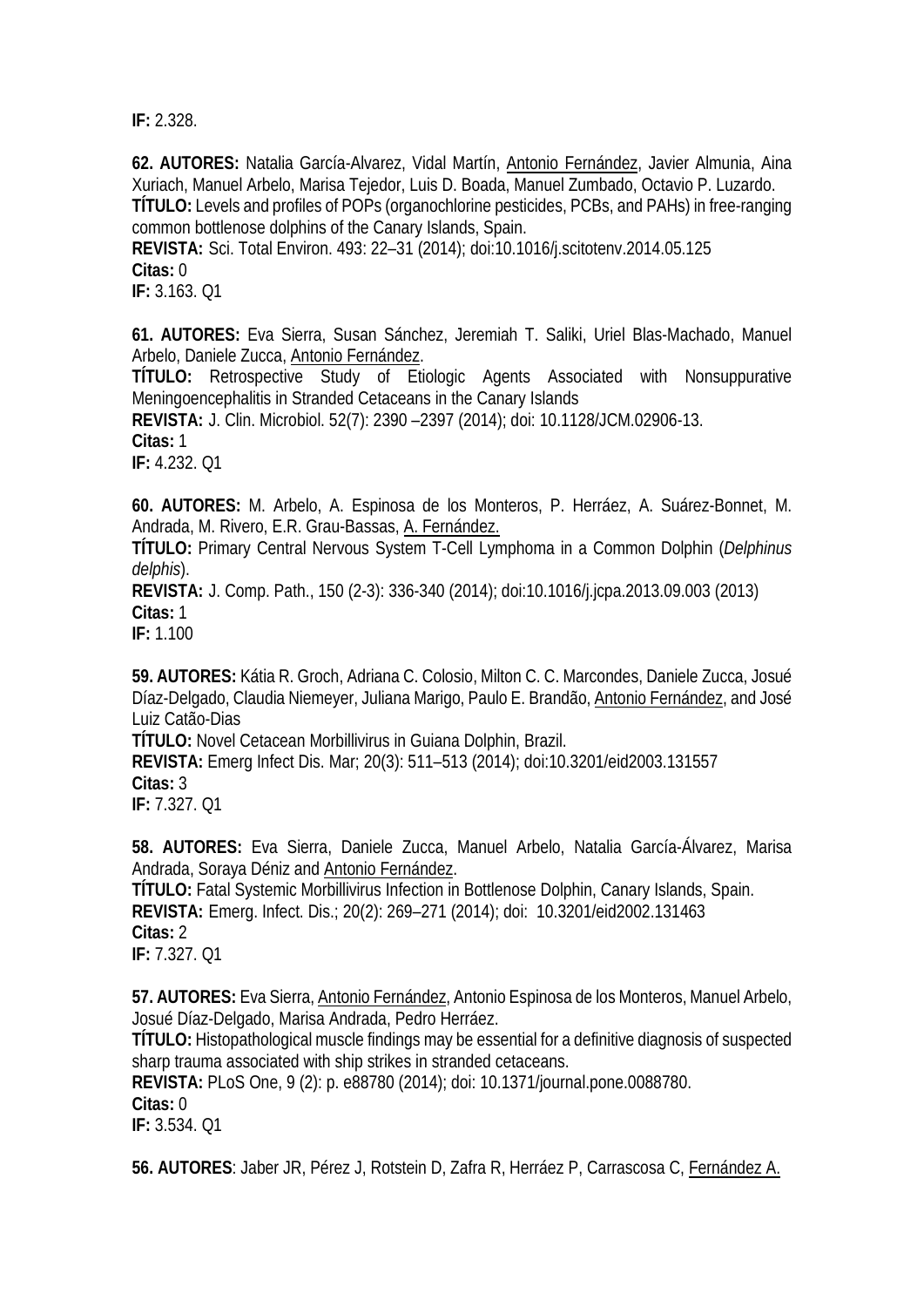**TÍTULO:** Biliary cirrosis caused by Campula spp in a dolphin and four porpoises. **REVISTA:** Dis Aquat Organ.106 (1):79-84(2013); doi: 10.3354/dao02630. **Citas:** 0 **IF:** 1.586. Q1

**55. AUTORES:** Jaber JR, Zafra R, Pérez J, Suárez-Bonnet A, González JF, Carrascosa C, Andrada M, Arbelo M, Fernández A. **TITULO:** [Immunopathological study of parasitic cholangitis in cetaceans.](http://www.ncbi.nlm.nih.gov/pubmed/23809732) **REVISTA:** Res Vet Sci. 95(2):556-561 (2013); doi: 10.1016/j.rvsc.2013.05.011. **Citas:** 0 **IF:** 1.511. Q1

**54. AUTORES:** [Sierra](http://www.ncbi.nlm.nih.gov/pubmed?term=Sierra%20E%5BAuthor%5D&cauthor=true&cauthor_uid=23778621) E, [de Los Monteros AE,](http://www.ncbi.nlm.nih.gov/pubmed?term=de%20Los%20Monteros%20AE%5BAuthor%5D&cauthor=true&cauthor_uid=23778621) [Fernández A,](http://www.ncbi.nlm.nih.gov/pubmed?term=Fern%C3%A1ndez%20A%5BAuthor%5D&cauthor=true&cauthor_uid=23778621) [Arbelo M,](http://www.ncbi.nlm.nih.gov/pubmed?term=Arbelo%20M%5BAuthor%5D&cauthor=true&cauthor_uid=23778621) [Caballero MJ,](http://www.ncbi.nlm.nih.gov/pubmed?term=Caballero%20MJ%5BAuthor%5D&cauthor=true&cauthor_uid=23778621) [Rivero M,](http://www.ncbi.nlm.nih.gov/pubmed?term=Rivero%20M%5BAuthor%5D&cauthor=true&cauthor_uid=23778621) [Herráez P.](http://www.ncbi.nlm.nih.gov/pubmed?term=Herr%C3%A1ez%20P%5BAuthor%5D&cauthor=true&cauthor_uid=23778621)

**TITULO:** Sarcoplasmic Masses in the Skeletal Muscle of a Stranded Pigmy Sperm Whale (Kogia breviceps).

**REVISTA**: [J Wildl Dis.](http://www.ncbi.nlm.nih.gov/pubmed/?term=Sarcoplasmic+masses+Sierra) 49(3):679-83 (2013); doi: 10.7589/2012-04-103 **Citas:** 1 **IF:** 1.305. Q2

**53. AUTORES:** JJaber, Jose Perez, Conrado Carrascosa, Matilde Carballo, Antonio Fernandez **TITULO:** Non-specific reactive hepatitis in dolphins stranded in the Canary Islands **REVISTA:** Journal of Applied Animal Research 06/2013 **Citas:** 2 **IF:** 0.48. Q3

**52. AUTORES:** Antonio Fernández, Manuel Arbelo, Vidal Martín **TITULO:** No mass strandings since sonar ban. **REVISTA:** Nature, 497:317 (2013); doi: 10.1038/497317d. **Citas:** 2 **IF:** 42.351. Q1

**51. AUTORES:** M. Arbelo, A. Espinosa, P. Herraez, Andrada M, Sierra E, Rodríguez F, PD Jepson, A. Fernández.

**TITULO:** Pathology and causes of death of stranded cetaceans in Canary Islands (1999-2005). **REVISTA:** Diseases of Aquatic Organisms, 103 (2): 87–99 (2013); doi: 10.3354/dao02558 **Citas:** 5

**IF:** 1.586. Q1

**50. AUTORES:** Sierra E, Espinosa de los Monteros A., Fernández A., Arbelo M., Bernaldo de Quirós Y., Jepson, P. D. & Herráez P.

**TITULO:** Muscular senescence in cetaceans: an evolution towards a slow muscle fiber phenotype.

**REVISTA**: Scientific Reports 3:1795 (2013); doiI: 10.1038 /srep01795.

**Citas:** 1

**IF:** 5.078. Q1

**49. AUTORES:** Paul D. Jepson, Robert Deaville, Karina Acevedo-Whitehouse, James Barnett, Andrew Brownlow, Robert L. Brownell Jr., Frances C. Clare, Nick Davison, Robin J. Law, Jan Loveridge, Shaheed K. Macgregor, Steven Morris, Sinéad Murphy, Rod Penrose, Matthew W.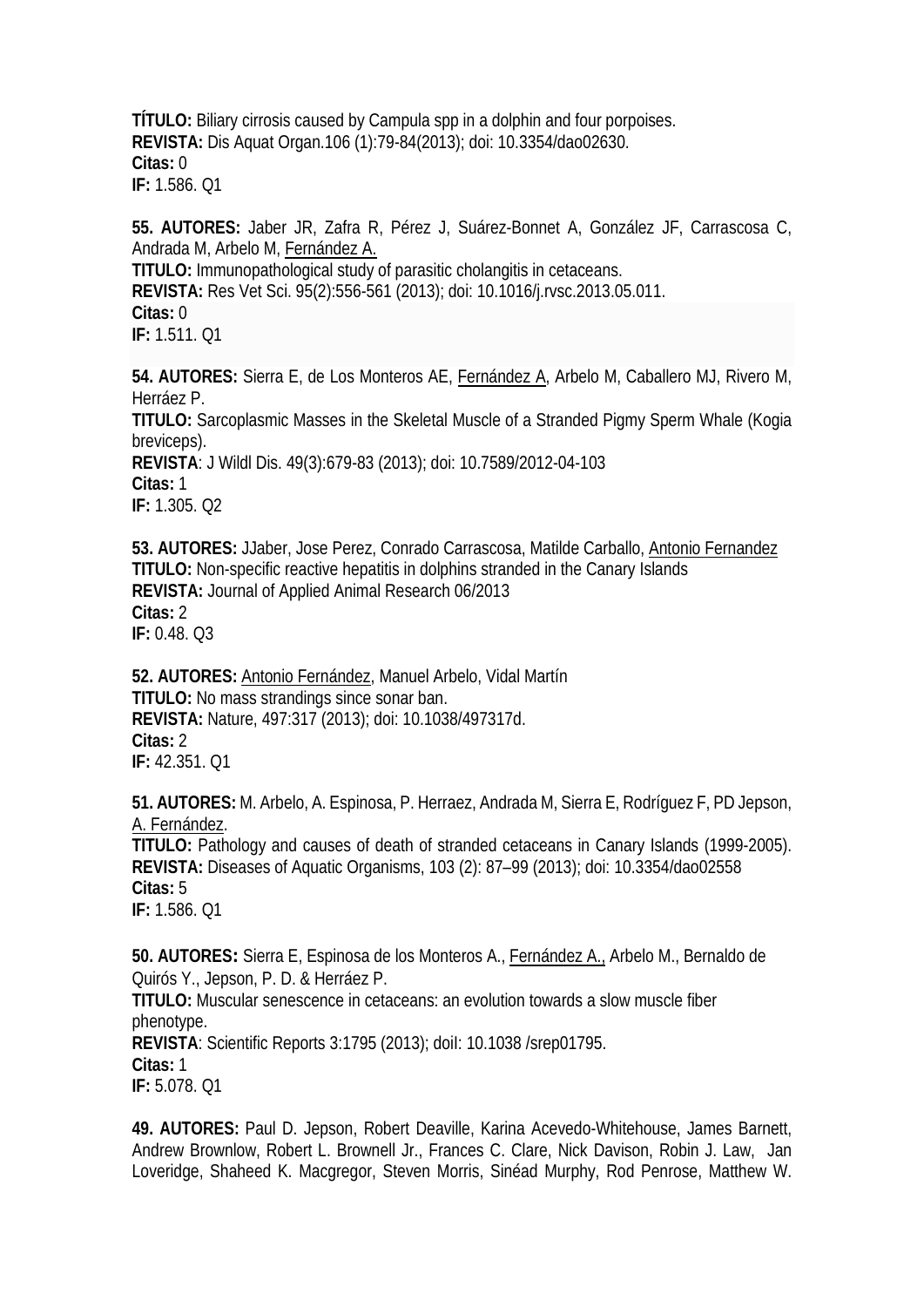Perkins, Eunice Pinn, Henrike Seibel, Ursula Siebert, Eva Sierra, Victor Simpson, Mark L. Tasker, Nick Tregenza, Andrew A. Cunningham and Antonio Fernández

**TÍTULO:** What caused the UK's largest common dolphin (Delphinus delphis) mass stranding event?

**REVISTA:** PLoS ONE 8(4): e60953 (2013); doi:10.1371/journal.pone.0060953.

**Citas:** 1

**IF:** 3.534. Q1

**48. AUTORES:** Manuel Arbelo**,** Edwige N Bellière**,** Eva Sierra**,** Simona Sacchinni**,** Fernando Esperón**,** Marisa Andrada**,** Miguel Rivero**,** Josue Diaz-Delgado and Antonio Fernández.

**TÍTULO:** Herpes virus infection associated with interstitial nephritis in a beaked whale (Mesoplodon densirostris).

**REVISTA:** BMC Veterinary Research, 8: 243 (2012); doi: 10.1186/1746-6148-8-243 **Citas:** 1

**IF:** 1.861. Q1

**47. AUTORES:** J. Díaz-Delgado, A. Espinosa de los Monteros, C. Fernández-Maldonado, M. Arbelo, O. Quesada-Canales, M. Andrada, A. Fernández

**TITULO:** Mixed testicular neoplasia in a short beaked common dolphin *Delphinus delphis* **REVISTA:** Dis Aquat Organ., 101(3):257-60 (2012); doi: 10.3354/dao02525. **Citas:** 0

**IF:** 1.734. Q1.

**46. AUTORES:** Herráez P, Espinosa de los Monteros A, Fernández A, Edwards J, Sacchini S, Sierra E.

**TÍTULO:** Capture myopathy in live-stranded cetaceans.

**REVISTA:** Veterinary Journal. (12): 419-4 (2012); doi: 10.1016/j.tvjl. **Citas:** 3 **IF:** 2.424. Q1

**45. AUTORES:** [Yara Bernaldo de Quirós,](javascript:;) [Óscar González-Díaz,](javascript:;) [Manuel Arbelo,](javascript:;) [Marisa Andrada](javascript:;) & [Antonio Fernández](javascript:;) **TITULO:** Protocol for gas sampling and analysis in stranded marine mammals. **REVISTA**: Protocol Exchange (2012); doi:10.1038/protex.2012.002

**Citas:** 1

**IF:**

**44. AUTORES:** Yara Bernaldo de Quirós, Pedro Saavedra, Andreas Møllerløkken, Alf O Brubakk, Arve Jørgensen, Oscar González Diaz and Antonio Fernández.

**TÍTULO:** Differentiation at autopsy between in vivo gas embolism and putrefaction using a gas score.

**REVISTA:** Int J Legal Med. 127:437-445 (2012); doi: 10.1007/s00414-012-0783-6 **Citas:** 7 **IF:** 2.597. Q1

**43. AUTORES:** O. Gonzales-Viera J. Marigo, V. Ruoppolo, F.C.W. Rosas, C.T. kanamura, C. Takakura, A. Fernández, J.L. Catão-Dias.

**TÍTULO:** Toxoplasmosis in a Guiana dolphin (Sotalia guianensis) from Paraná, Brazil. **REVISTA:** Vet Parasitol. 191(3-4): 358-62 (2012); doi: 10.1016/j.vetpar.2012.09.012 **Citas:** 1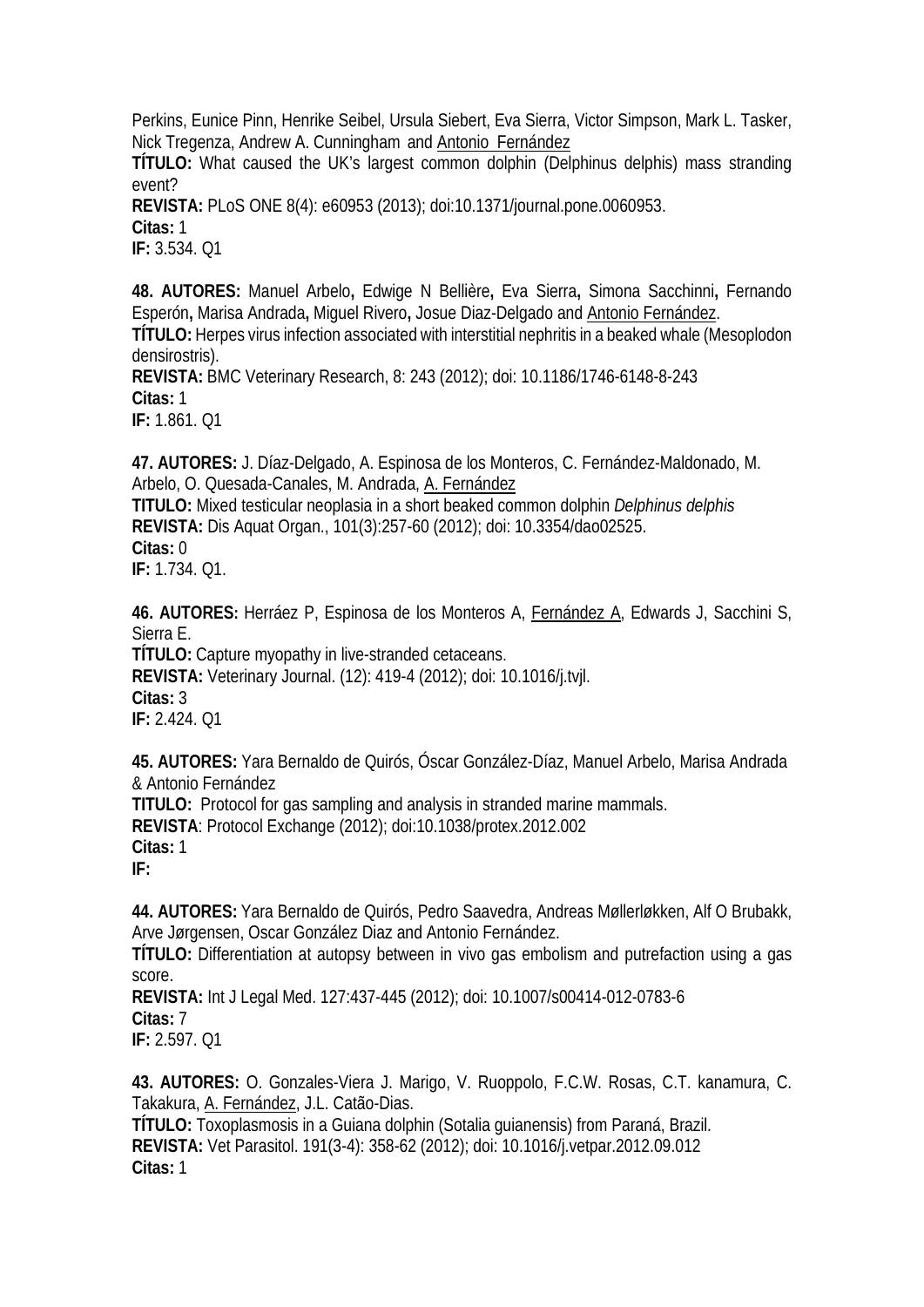**IF**: 2.545

**42. AUTORES:** [Giovanni Di Guardo,](https://www.researchgate.net/researcher/71477072_Giovanni_Di_Guardo/) [Cristina Esmeralda Di Francesco,](https://www.researchgate.net/researcher/43490787_Cristina_Esmeralda_Di_Francesco/) [Claudia Eleni,](https://www.researchgate.net/researcher/18187439_Claudia_Eleni/) [Cristiano](https://www.researchgate.net/researcher/43468934_Cristiano_Cocumelli/)  [Cocumelli,](https://www.researchgate.net/researcher/43468934_Cristiano_Cocumelli/) [Francesco Scholl,](https://www.researchgate.net/researcher/39876011_Francesco_Scholl/) [Cristina Casalone,](https://www.researchgate.net/researcher/39922444_Cristina_Casalone/) [Simone Peletto,](https://www.researchgate.net/researcher/84677144_Simone_Peletto/) [Walter Mignone,](https://www.researchgate.net/researcher/16609579_Walter_Mignone/) [Cristiana](https://www.researchgate.net/researcher/84668136_Cristiana_Tittarelli/)  [Tittarelli,](https://www.researchgate.net/researcher/84668136_Cristiana_Tittarelli/) [Fabio Di Nocera,](https://www.researchgate.net/researcher/84665805_Fabio_Di_Nocera/) [Leonardo Leonardi,](https://www.researchgate.net/researcher/82897520_Leonardo_Leonardi/) Antonio Fernández, [Federica Marcer,](https://www.researchgate.net/researcher/58039378_Federica_Marcer/) [Sandro](https://www.researchgate.net/researcher/13983412_Sandro_Mazzariol/)  **[Mazzariol](https://www.researchgate.net/researcher/13983412_Sandro_Mazzariol/)** 

**TITULO:** *Morbillivirus* [infection in cetaceans stranded along the Italian coastline: Pathological,](https://www.researchgate.net/publication/230743209_Morbillivirus_infection_in_cetaceans_stranded_along_the_Italian_coastline_Pathological_immunohistochemical_and_biomolecular_findings?ev=prf_pub)  [immunohistochemical and biomolecular findings.](https://www.researchgate.net/publication/230743209_Morbillivirus_infection_in_cetaceans_stranded_along_the_Italian_coastline_Pathological_immunohistochemical_and_biomolecular_findings?ev=prf_pub)

**REVISTA:** Res Vet Sci. 94(1):132-7 (2012); doi: 10.1016/j.rvsc.2012.07.030.

**Citas:** 5

**IF:** 1.511. Q1

**41. AUTORES:** [Díaz-Delgado J,](http://www.ncbi.nlm.nih.gov/pubmed?term=D%C3%ADaz-Delgado%20J%5BAuthor%5D&cauthor=true&cauthor_uid=22467071) [Arbelo M,](http://www.ncbi.nlm.nih.gov/pubmed?term=Arbelo%20M%5BAuthor%5D&cauthor=true&cauthor_uid=22467071) [Sacchini S,](http://www.ncbi.nlm.nih.gov/pubmed?term=Sacchini%20S%5BAuthor%5D&cauthor=true&cauthor_uid=22467071) [Quesada-Canales O,](http://www.ncbi.nlm.nih.gov/pubmed?term=Quesada-Canales%20O%5BAuthor%5D&cauthor=true&cauthor_uid=22467071) [Andrada M,](http://www.ncbi.nlm.nih.gov/pubmed?term=Andrada%20M%5BAuthor%5D&cauthor=true&cauthor_uid=22467071) [Rivero](http://www.ncbi.nlm.nih.gov/pubmed?term=Rivero%20M%5BAuthor%5D&cauthor=true&cauthor_uid=22467071)  [M,](http://www.ncbi.nlm.nih.gov/pubmed?term=Rivero%20M%5BAuthor%5D&cauthor=true&cauthor_uid=22467071) [Fernández A.](http://www.ncbi.nlm.nih.gov/pubmed?term=Fern%C3%A1ndez%20A%5BAuthor%5D&cauthor=true&cauthor_uid=22467071)

**TÍTULO:** Pulmonary Angiomatosis and Hemangioma in Common Dolphins (Delphinus delphis) Stranded in Canary Islands

**REVISTA:** [J Vet Med Sci.](http://www.ncbi.nlm.nih.gov/pubmed/22467071) 74 (8):1063-1066 (2012) **Citas:** 1 **IF:** 0.876. Q3

**40. AUTORES**: Eva Sierra, Antonio Fernández, Antonio Espinosa de los Monteros, José R Jaber, Marisa Andrada, Pedro Herráez.

**TÍTULO:** Complex polysaccharide inclusions in the skeletal muscle of stranded cetaceans. **REVISTA**: Veterinary Journal. 193(1):152-156. (2012); doi: 10.1016/j.tvjl.2011.09.021 **Citas:** 2 **IF:** 2.424. Q1

**39. AUTORES:** Vidal Martín, Marisa Tejedor, Mónica Pérez-Gil, Merel L. Dalebout, Manuel Arbelo and Antonio Fernández.

**TÍTULO:** A Sowerby's Beaked Whale (Mesoplodon bidens) Stranded in the Canary Islands: The Most Southern Record in the Eastern North Atlantic.

**REVISTA:** Aquatic Mammals 37(4): 512-519 (2012); doi: 10.1578/AM.37.4.

**Citas:** 0

**IF:** 0.702

**38. AUTORES:** A Fernández, E. Sierra, V. Martín, M. Méndez, S. Sacchini, Y. Bernaldo de Quirós, M. Andrada, M. Rivero, O. Quesada, M. Tejedor, and Arbelo M **TÍTULO:** Last "Atypical" Beaked Whales Mass Stranding in the Canary Islands (July, 2004). **REVISTA:** J Marine Sci Res Dev 2: 107 (2012). doi:10.4172/2155-9910.1000107. **Citas:** 2 **IF:** 

**37. AUTORES:** Bernald[o de Quirós YB,](http://www.ncbi.nlm.nih.gov/pubmed?term=de%20Quir%C3%B3s%20YB%5BAuthor%5D&cauthor=true&cauthor_uid=22675306) [González-Diaz O,](http://www.ncbi.nlm.nih.gov/pubmed?term=Gonz%C3%A1lez-Diaz%20O%5BAuthor%5D&cauthor=true&cauthor_uid=22675306) [Arbelo M,](http://www.ncbi.nlm.nih.gov/pubmed?term=Arbelo%20M%5BAuthor%5D&cauthor=true&cauthor_uid=22675306) [Sierra E,](http://www.ncbi.nlm.nih.gov/pubmed?term=Sierra%20E%5BAuthor%5D&cauthor=true&cauthor_uid=22675306) [Sacchini S,](http://www.ncbi.nlm.nih.gov/pubmed?term=Sacchini%20S%5BAuthor%5D&cauthor=true&cauthor_uid=22675306) [Fernández A.](http://www.ncbi.nlm.nih.gov/pubmed?term=Fern%C3%A1ndez%20A%5BAuthor%5D&cauthor=true&cauthor_uid=22675306)

**TÍTULO:** Decompression vs. Decomposition: Distribution, Amount, and Gas Composition of Bubbles in Stranded Marine Mammals.

**REVISTA:** Frontiers in Physiology 01/2012; 3:177.

**Citas:**

**IF:**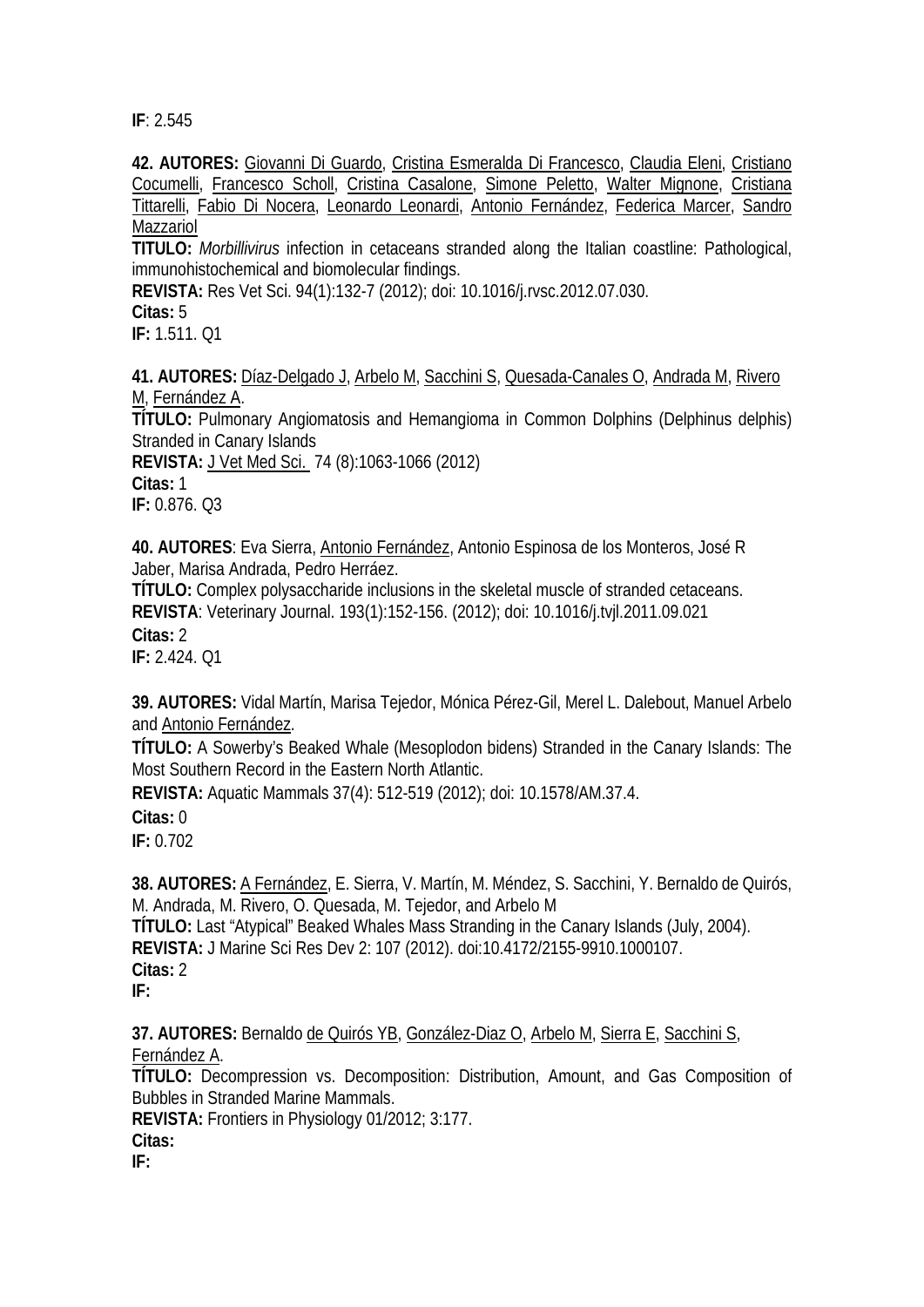**36. AUTORES:** Yara Bernaldo de Quirós, Oscar González-Díaz, Andreas Møllerløkken, Alf O. Brubakk, Astrid Hjelde, Pedro Saavedra and Antonio Fernández

**TÍTULO:** Differentiation at autopsy between in vivo gas embolism and putrefaction using gas composition analysis.

**REVISTA:** International Journal of Legal Medicine, 127(2): 437-445 (2012); doi 10.1007/s00414- 012-0783-6.

**Citas:** 

**IF:** 2.597

**35. AUTORES:** Arda M. Tonay, Ayhan Dede, Ayaka Amaha Öztürk, Didem Ercan, Antonio Fernández.

**TÍTULO:** Unusual mass mortality of cetaceans on the coast of the Turkish Western Black Sea in Summer 2009

**REVISTA:** J. Black Sea/Mediterranean Environment, 18 (1) : 67-75 (2012).

**Citas:** 

**IF:**

**34. AUTORES**: [Vela, AI;](http://apps.webofknowledge.com/OneClickSearch.do?product=UA&search_mode=OneClickSearch&colName=WOS&SID=W1@AglEGpa43bphBH@7&field=AU&value=Vela,%20AI) [Fernandez, A;](http://apps.webofknowledge.com/OneClickSearch.do?product=UA&search_mode=OneClickSearch&colName=WOS&SID=W1@AglEGpa43bphBH@7&field=AU&value=Fernandez,%20A) [de Quiros, YB;](http://apps.webofknowledge.com/OneClickSearch.do?product=UA&search_mode=OneClickSearch&colName=WOS&SID=W1@AglEGpa43bphBH@7&field=AU&value=de%20Quiros,%20YB) [Herraez, P ;](http://apps.webofknowledge.com/OneClickSearch.do?product=UA&search_mode=OneClickSearch&colName=WOS&SID=W1@AglEGpa43bphBH@7&field=AU&value=Herraez,%20P) [Dominguez, L ;](http://apps.webofknowledge.com/OneClickSearch.do?product=UA&search_mode=OneClickSearch&colName=WOS&SID=W1@AglEGpa43bphBH@7&field=AU&value=Dominguez,%20L) [Fernandez-](http://apps.webofknowledge.com/OneClickSearch.do?product=UA&search_mode=OneClickSearch&colName=WOS&SID=W1@AglEGpa43bphBH@7&field=AU&value=Fernandez-Garayzabal,%20JF)[Garayzabal, JF](http://apps.webofknowledge.com/OneClickSearch.do?product=UA&search_mode=OneClickSearch&colName=WOS&SID=W1@AglEGpa43bphBH@7&field=AU&value=Fernandez-Garayzabal,%20JF) 

**TÍTULO**: Weissella ceti sp nov., isolated from beaked whales (Mesoplodon bidens)

**REVISTA:** International Journal of Systematic and Evolutionary Microbiology, 61 (11): 2758-2762 (2011); doi: 10.1099/ijs.0.028522-0

**Citas:** 1

**IF:** 2.268

**33. AUTORES:** Antonio Fernández, Ana Isabel Vela, Marisa Andrada, Pedro Herraez, Josue Díaz-Delgado, Lucas Domínguez, and Manuel Arbelo.

**TÍTULO:** Citrobacter freundii Septicemia in a Stranded Newborn Cuvier's Beaked Whale (Ziphius cavirostris)

**REVISTA:** Journal of Wildlife Diseases, 47(4): 1043-1046 (2011).

**Citas:** 1

**IF:** 1.079

**32. AUTORES:** S. K. Hooker, A. Fahlman, M. J. Moore, N. Aguilar de Soto, Y. Bernaldo de Quirós, A. O. Brubakk, D. P. Costa, A. M. Costidis, S. Dennison, K. J. Falke, A. Fernandez, M. Ferrigno, J.R. Fitz-Clarke, M. M. Garner, D. S. Houser, P. D. Jepson, D. R. Ketten, P. H. Kvadsheim, P. T. Madsen, N. W. Pollock, D. S. Rotstein, T. K. Rowles, S. E. Simmons, W. Van Bonn, P. K. Weathersby, M. J. Weise, T. M. Williams, P. L. Tyack.

**TÍTULO**: Deadly diving? Physiological and behavioural management of decompression stress in diving mammals.

**REVISTA:** Proceedings of the Royal Society B: Biological Sciences, 279 (1731):1041-50. (2011); doi: 10.1098/ rspb. 2088.

**Citas:** 17.

**IF:** 5.415

**31. AUTORES:** Giovanni Di Guardo, Sandro Mazzariol, Antonio Fernández **TÍTULO**: Biologically threatened dolphins and whales. **REVISTA:** Environmental Microbiology 08/2011; 13(11):2833-4. **Citas: IF:** 6.24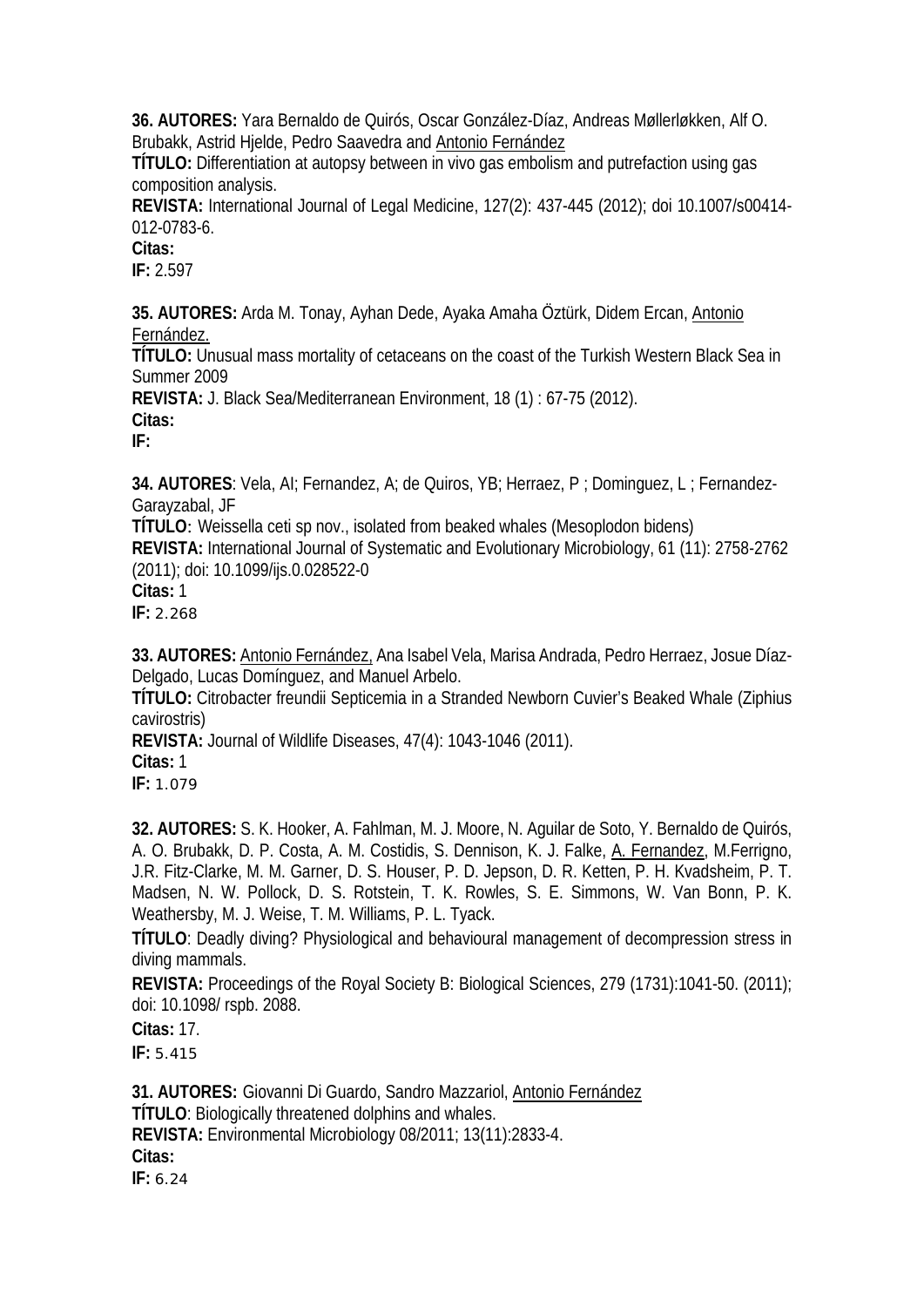**30. AUTORES:** Sandro Mazzariol, Giovanni Di Guardo, Antonio Petrella, Letizia Marsili, Cristina M. Fossi, Claudio Leonzio, Nicola Zizzo, Salvatrice Vizzini, Stefania Gaspari, Gianni Pavan, Michela Podesta, Fulvio Garibaldi, Margherita Ferrante, Chiara Copat, Donato Traversa, Federica Marcer, Sabina Airoldi, Alexandros Frantzis, Yara De Beraldo Quiros, Bruno Cozzi, Antonio Fernández

**TÍTULO:** Sometimes Sperm Whales (Physeter macrocephalus) Cannot Find Their Way Back to the High Seas: A Multidisciplinary Study on a Mass Stranding

**REVISTA:** PLoS ONE, 6(5): e19417 (2011); doi:10.1371/journal.pone.0019417

**Citas:** 4

**IF:** 4.092

**29. AUTORES**: E.N. Bellière, F. Esperón, A. Fernández, M. Arbelo, M.J. Muñoz, J.M. Sánchez-Vizcaíno.

**TÍTULO**: [Phylogenetic analysis of a new Cetacean morbillivirus from a short-finned pilot whale](http://www.ncbi.nlm.nih.gov/pubmed/20576281)  [stranded in the Canary Islands.](http://www.ncbi.nlm.nih.gov/pubmed/20576281)

**REVISTA:** Research in Veterinary Sciences, 90 (2) 324–328 (2011). doi:10.1016/j.rvsc.2010.05.038 **Citas**: 7 **IF:** 1.649

**28. AUTORES:** Yara Bernaldo de Quiros, Oscar Gonzalez Diaz, Pedro Saavedra, Manuel Arbelo, Eva Sierra, Simona Sacchini, Paul D. Jepson, Sandro Mazzariol, Giovanni Di Guardo and Antonio Fernández.

**TÍTULO:** Methodology for in situ gas sampling, transport and laboratory analysis of gases from stranded cetaceans.

**REVISTA:** Sci Rep.; 1: 193 (2011); doi:10.1038/srep00193 **IF:** 2.927

**27. AUTORES:** G. T. Braulik, Savadkouhi, O.S, Fadakar, Mohammadi, Brownell Jr, R. L, Reeves, R. R, Nabavi, M. B, Fernández A

**TITULO**: A retrospective investigation of two dolphin mass mortality events in Iran, autumn 2007 **REVISTA**: North-Western Journal of Zoology 07/2010;

**IF: 0.7**

**26. AUTORES**: Edwige N. Belliere, Fernando Esperón, Manuel Arbelo, María J. Muñoz, Antonio Fernández**,** Jose M. Sánchez Vizcaino.

**TÍTULO**: Presence of herpesvirus in striped dolphins stranded during the cetacean morbillivirus epizootic along the Mediterranean Spanish coast in 2007.

**REVISTA**: Archives of Virology, 155(8), 1307-1311; doi: 10.1007/s00705-010-069 (2010). **Citas:** 11

**IF:** 2.209

**25. AUTORES**: Manuel Arbelo, Eva Sierra, Fernando Esperón, Tatiane T. N. Watanabe, Edwige N. Belliere, Antonio Espinosa de los Monteros, Antonio Fernandez.

**TÍTULO**: Herpesvirus infection with severe lymphoid necrosis affecting a beaked whale stranded in the Canary Islands.

**REVISTA**: Diseases of Aquatic Organisms, 89 (3):261-264 (2010); doi: 10.3354/dao02208. **Citas**: 5

**Citas:**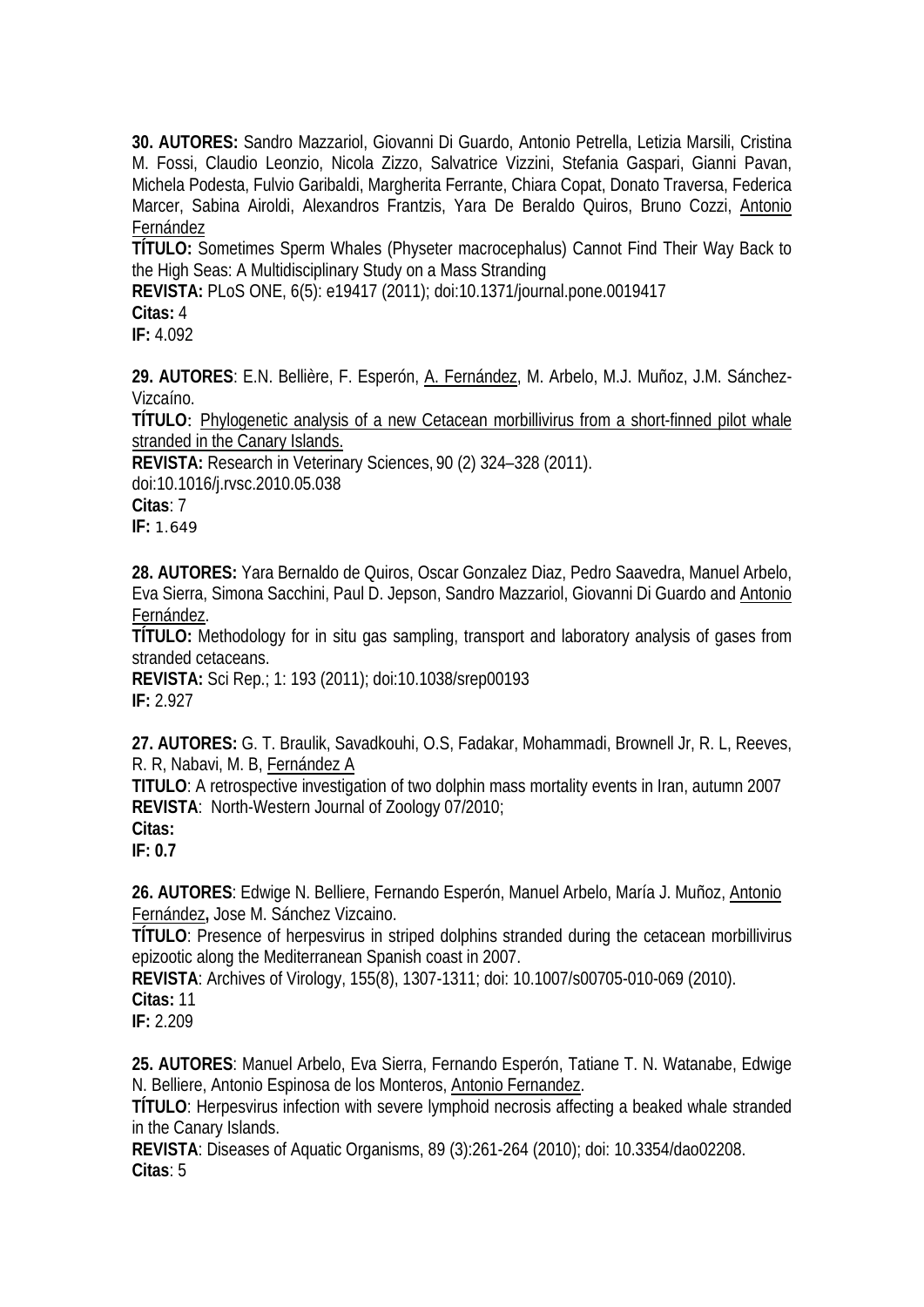**IF:** 1.572

**24. AUTORES**: Jaber JR, Pérez J, Zafra R, Herráez P, Rodríguez F, Arbelo M, de los Monteros AE, Fernández A.

**TÍTULO**: Cross-reactivity of anti-human, anti-porcine and anti-bovine cytokine antibodies with cetacean tissues.

**REVISTA**: Journal of Comparative Pathology, 143(1):45-51 (2010); doi:10.1016/j.jcpa.2010.01.001. **Citas**: 2 **IF:** 1.529

**23. AUTORES:** Esperon, F. Fernandez, A, Sanchez-Vizcaino JM. **TITULO**: Herpes simplex-like infection in a bottlenose dolphin stranded in the Canary Islands. **REVISTA**: Diseases of Aquatic Organisms. 81, 73-76 (2008). doi: 10.3354/dao01915. **Citas:** 1 **IF:** 1.586

**22. AUTORES**: M. Arbelo, Y. Bernaldo de Quirós, E. Sierra, M. Mendez, A. Godinho, G. Ramirez, MJ Caballero, A. Fernández

**TITULO**: Atypical beaked whale mass stranding in Almeria´s coasts: pathological study **REVISTA**: Bioacustics, 17 (1-3): 295-297 (2008). **Citas:**

**IF:** 0.722

**21. AUTORES:** W.C. Yang, L.S.Chou, P.D. Jepson, R.L. Jr.Brownell, D. Cowan, P.H. Chang, H.I. Chiou, C.J. Yao, T.K. Yamada, J.T. Chiu, S.C. Chin, P.J. Wang, A. Fernández. **TÍTULO:** Unusual cetacean mortality event in Taiwan caused by naval activities? **REVISTA:** Veterinary Record 162, 184-186 *(*2008). **Citas:** 1 **IF:** 1.240

**20. AUTORES:** Antonio Fernández, Fernando Esperón, Pedro Herraéz, Antonio Espinosa de los Monteros, Cristina Clavel, Antonio Bernabé, J. Manuel Sánchez-Vizcaino, Philippe Verborgh, Renaud DeStephanis, Francisco Toledano and Alejandro Bayón. **TÍTULO:** Morbillivirus and Pilot Whale Deaths, Mediterranean Sea. **REVISTA:** Emerging Infectious Diseases, 14 (5): 792-794 (2008). **Cites**: 33 **IF:** 6.449

**19. AUTORES:** A.I. Vela, A. Fernandez, A. Espinosa de los Monteros, J. Goyache, P.Herraez, B. Tames, F. Cruz, L. Domínguez and J.F. Fernández- Garayzábal. **TÍTULO:** *Lactobacillus ceti* sp. nov., isolated from beaked whales (*Ziphius cavirostris*) **REVISTA:** International Journal of Systematic and Evolutionary Microbiology, 58: 891–894; doi: 10.1099/ijs.0.65372-0 (2008).

**Citas:** 4

**IF:** 2.222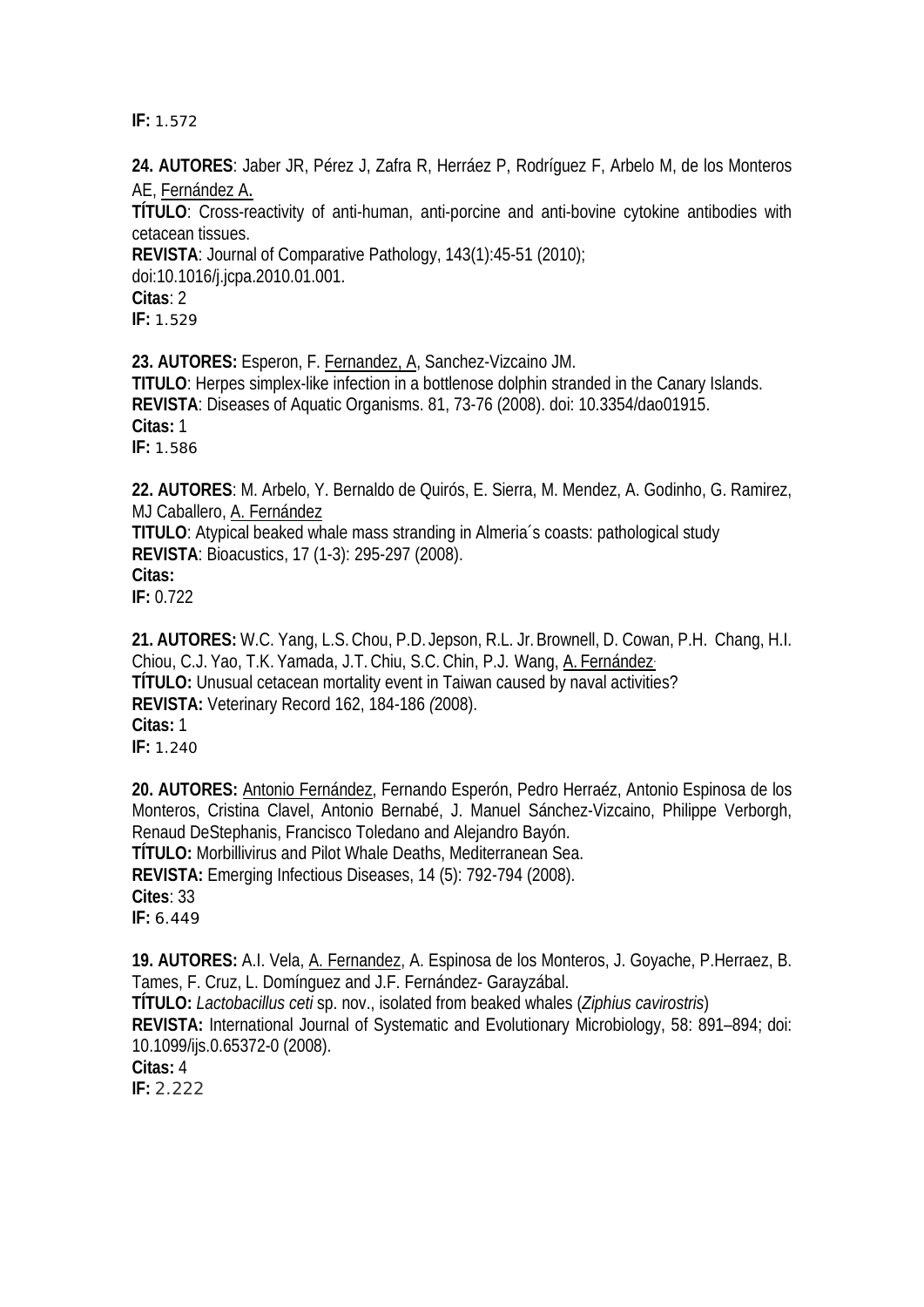**18. AUTORES:** Wright, A.J., Aguilar Soto, N., Baldwin, A.L., Bateson, M., Beale, C.M., Clark, C., Deak, T., Edwards, E.F., Fernández A., Godinho, A., Hatch, L., Kakuschke, A., Lusseau, D., Martineau, D., Romero, L.M., Weilgart, L., Wintle, B., Notarbartolo di Sciara, G. and Martin, V. **TITULO:** Do marine mammals experience stress related to anthropogenic noise? **REVISTA:** International Journal of Comparative Psychology, 20 (2): 274-316 (2007). **Citas:**

**IF:** 1.409

**17. AUTORES:** Wright, A.J.(1), Aguilar Soto, N.(2), Baldwin, A.L.(3), Bateson, M.(4), Beale, C.M.(5), Clark, C.(6), Deak, T.(7), Edwards, E.F.(8), Fernández A.(9), Godinho, A.(10), Hatch, L.(11), Kakuschke, A.(12), Lusseau, D.(13), Martineau, D.(14), Romero, L.M.(15), Weilgart, L.(16), Wintle, B.(17), Notarbartolo di Sciara, G.(18) and Martin, V.(19) **TITULO:** Anthropogenic Noise as a Stressor in Animals: A Multidisciplinary Perspective. **REVISTA**: International Journal of Comparative Psychology, 20, 250-273 (2007). **Citas:** 10 **IF:** 1.793

**16. AUTORES:** A. I. Vela, A. Fernandez, C. Sanchez-Porro, E. Sierra, M. Mendez, M. Arbelo, A. Ventosa, L. Dominguez and J. F. Fernandez-Garayzabal.

**TÍTULO:** *Flavobacterium ceti sp. nov*., isolated from beaked whales (*Ziphius cavirostris*) **REVISTA:** International Journal of Systematic Evolutionary Microbiology; 57: 2604-2608 (2007). **Citas: 7**

**IF:** 2.384

**15. AUTORES:** P Herráez, Sierra E, M. Arbelo, M. Zafra R, A. Fernández. **TÍTULO:** Rhabdomyolysis and myoglobinuric nephrosis (capture myopathy) in a striped dolphin. **REVISTA:** Journal of Wild Animal Diseases. 43(4): 770-774 (2007). **Citas:** 11 **IF**: 1.013

**14. AUTORES:** M.A. Santos, V. Martín, M. Arbelo, A. Fernández, GJ Pierce **TÍTULO:** Insights into the diet of beaked whales from the atypical mass stranding in the Canary Islands in September 2002 **REVISTA:** J. Mar. Biol. Ass. U.K. 87, 243–251. (2007). **Citas:** 17 **IF:** 0.912

## **13. AUTORES:** Fernández, A

**TÍTULO:** Pathology of stranded beaked whales associated 'temporally and spatially' with naval exercises.

**REVISTA:** Report of the IWC Scientific Committee 2006 (IWC/58/Rep1), para 12.3.7, pp. 52 and Report of the Standing Working Group on Environmental Concerns ("E") of the IWC Scientific Committee, Annex K, para 8. 5.1, pp. 27-30. (2006) **Citas:** 

**IF:**

**12. AUTORES:** JR Jaber, Perez J, Arbelo M, Zafra R, A. Fernández **TÍTULO:** Pathological and immunohistochemical study of grastrointestinal lesions in dolphins. **REVISTA:** Veterinary Record, 23,159 (13).410-414 (2006). **Citas: 3**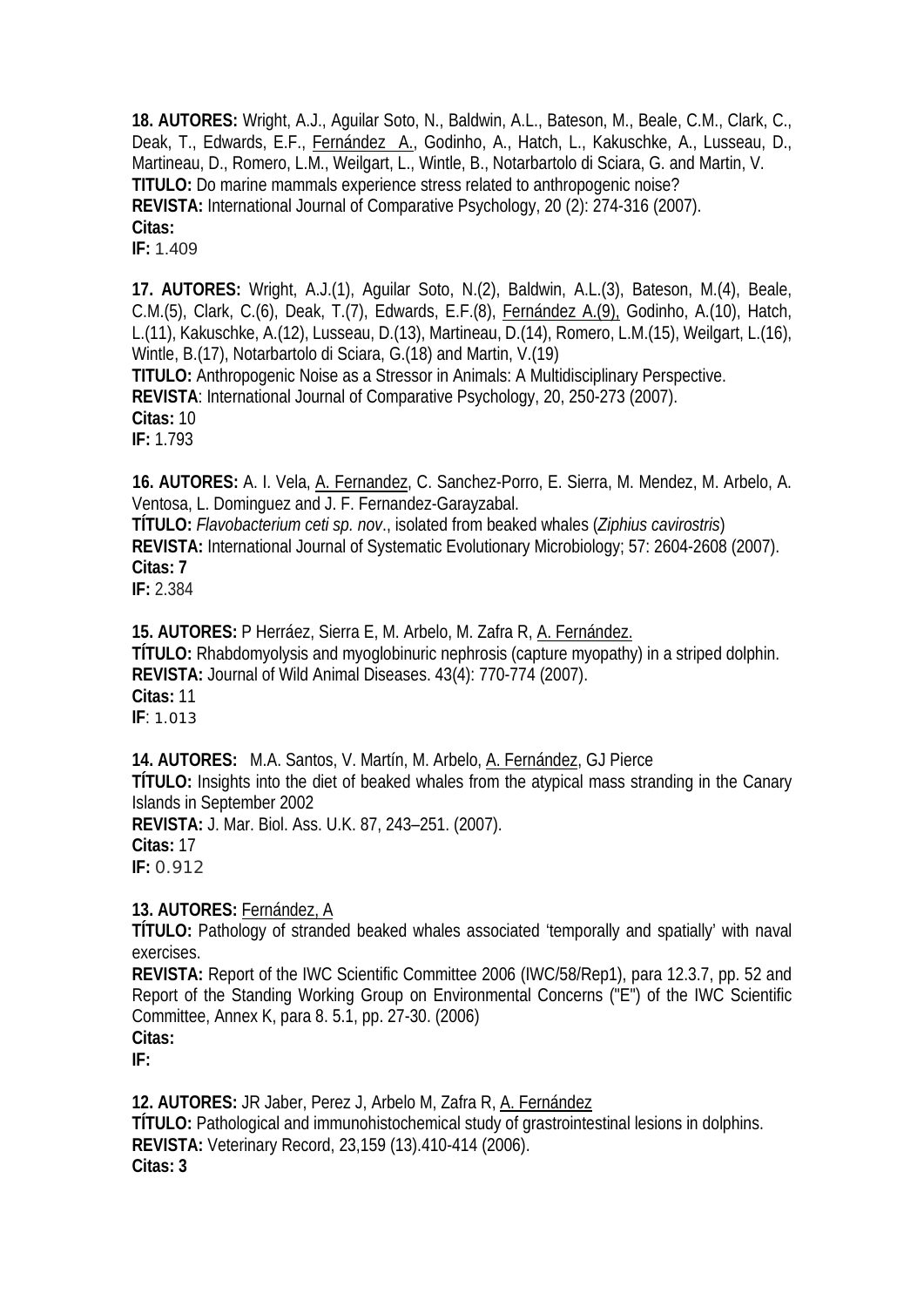**IF:** 1.168

**11. AUTORES:** S.A. Rommel, A.M. Costidis, A. Fernández, P.D. Jepson, D.A. Pabst, W.A. McLellan, D.S. Houser.

**TÍTULO:** Elements of beaked whale anatomy and diving physiology and some hypothetical causes of sonar-related stranding.

**REVISTA:** J. Cetacean Research Management, 7(3): 189-209 (2006).

**Citas:** 27

**IF:** 

**10. AUTORES:** T.M. Cox, T.J. Ragen, A.J. Read, E. Vos, R.W. Baird, K. Balcomb, J. Barlow, J. Caldwell, T. Cranford, L. Crum, A. D'amigo, G. D'Spain, A. Fernández, J. Finneran, R. Gentry, W. Gerth, F. Gulland, J. Hildebrand, D. Houser, T. Hullar, P.D. Jepson, D. Ketten, C.D. MacLeod, P. Miller, S. Moore, D.C. Mountain, D. Palka, P. Ponganis, S. Rommel, T. Rowles, B. Taylor, P. Tyack, D. Wartzok.

**TÍTULO:** Understanding the impacts of anthropogenic sound on beaked whales.

**REVISTA:** J. Cetacean Research Management 7(3): 189-209, (2006).

**Citas:** 89

**IF:** 

**9. AUTORES:** JR Jaber, Pérez J, Carballo M, Arbelo M, Espinosa de Los Monteros A, Herráez P, Muñoz J, Andrada M, Rodriguez F, A. Fernández.

**TÍTULO:** Hepatosplenic Large Cell Immunoblastic Lymphoma in a Bottlenose Dolphin (Tursiops truncatus) with High Levels of Polychlorinated Biphenyl Congeners.

**REVISTA:** Journal Comparative Pathology 132(2-3):242-7 (2005).

**Citas:** 6

**IP:** 1.030

**8. AUTORES:** A. Fernández, J.F. Edwards, F. Rodríguez, A. Espinosa de Los Monteros, P. Herráez, P. Castro, J.R. Jaber, V. Martín and M. Arbelo.

**TÍTULO:** "Gas and fat embolic syndrome" involving a mass stranding of beaked whales (family Z*iphiidae)* exposed to anthropogenic sonar signals.

**REVISTA:** Veterinary Pathology, 42:446-457 (2005).

**Citas:** 85

**IF:** 1.229

**7. AUTORES:** Carballo M, de la Pena E, Fernández A, Aguayo S, Esperón F, de la Torre A, Muñoz MJ.

**TÍTULO:** Accumulation of persistent organic chemicals and metals in stranded bottlenose dolphins (*Tursiops truncatus*) in Canary Islands (Spain).

**REVISTA:** Toxicology and Applied Pharmacology, 197(3):235-235 (2004).

**Citas:** 1

**IF:** 2.618

**6. AUTORES:** A. Fernández, M. Arbelo, R. Deaville, I.A.P. Patterson, P. Castro, J.R. Baker, E. Degollada, H.M. Ross, P. Herráez, A.M. Pocknell, F. Rodríguez, F.E. Howie, A. Espinosa, R.J. Reid, J.R. Jaber, V. Martin, A.A. Cunningham, Paul D. Jepson. **TÍTULO:** Pathology: Whales, sonar and decompression sickness **REVISTA:** Nature. Apr 15; 428 (6984) (2004). **Citas:** 20 **IF:** 32.182